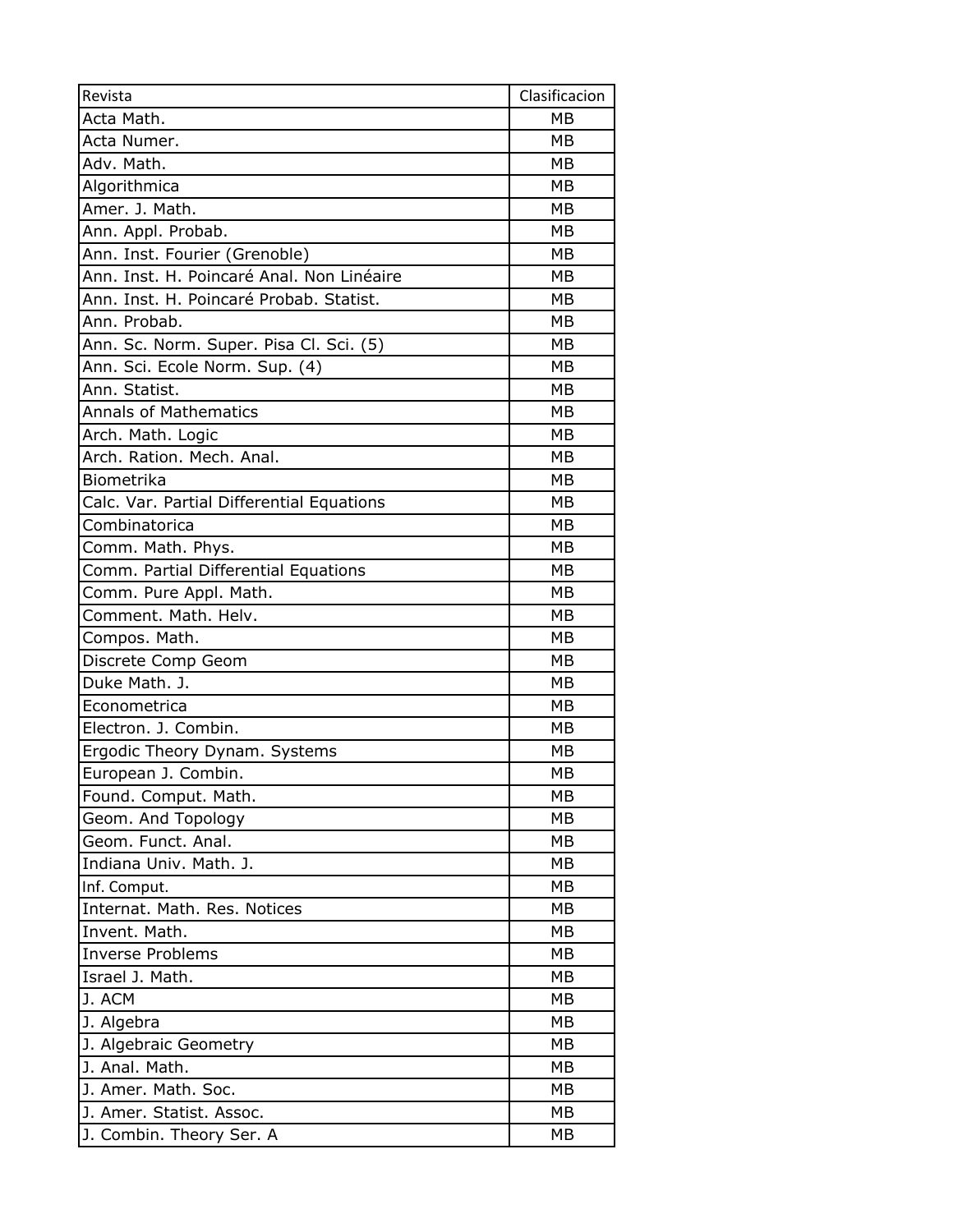| J. Combin. Theory Ser. B                | MB        |
|-----------------------------------------|-----------|
| J. Comput. System Sci.                  | <b>MB</b> |
| J. Differential Equations               | MB        |
| J. Differential Geom.                   | MB        |
| J. Eur. Math. Soc. (JEMS)               | MB        |
| J. Funct. Anal.                         | MB        |
| J. Geom. Anal.                          | <b>MB</b> |
| J. Graph Theory                         | МB        |
| J. Lond. Math. Soc. (2)                 | <b>MB</b> |
| J. Modern Dynam.                        | MB        |
| J. Math. Pures Appl. (9)                | MB        |
| J. Number Theory                        | <b>MB</b> |
| J. Optim. Theory Appl.                  | МB        |
| J. Pure Appl. Algebra                   | <b>MB</b> |
| J. R. Stat. Soc. Ser. B Stat. Methodol. | MB        |
| J. Reine Angew. Math.                   | MB        |
| J. Statist. Plann. Inference            | MB        |
| J. Time Ser. Anal.                      | MB        |
| J. Topology                             | <b>MB</b> |
| Math. Ann.                              | МB        |
| Math. Oper. Res.                        | MB        |
| Math. Program.                          | MB        |
| Math. Z.                                | MB        |
| Mathematics of Computation              | MB        |
| Nonlinearity                            | MB        |
| Numer. Math.                            | <b>MB</b> |
| Probab. Theory Relat. Fields            | MB        |
| Proc. Lond. Math. Soc. (3)              | <b>MB</b> |
| Publ. Math. Inst. Hautestudes Sci.      | MB        |
| Random Structures Algorithms            | MB        |
| SIAM J. Appl. Dyn. Syst.                | MB        |
| SIAM J. Appl. Math.                     | МB        |
| SIAM J. Comput.                         | <b>MB</b> |
| SIAM J. Control Optim.                  | МB        |
| SIAM J. Discrete Math.                  | MB        |
| SIAM J. Math. Anal.                     | MB        |
| SIAM J. Matrix Anal Appl.               | MB        |
| SIAM J. Numer. Anal.                    | <b>MB</b> |
| SIAM J. Optim.                          | МB        |
| SIAM J. Sci. Comput.                    | MB        |
| SIAM Rev.                               | МB        |
| Statist. Sci.                           | МB        |
| Stochastic Process. Appl.               | <b>MB</b> |
| Trans. Amer. Math. Soc.                 | MB        |
| Acta Appl. Math.                        | B         |
| Acta Arith.                             | B         |
| Adv. Differential Equations             | B         |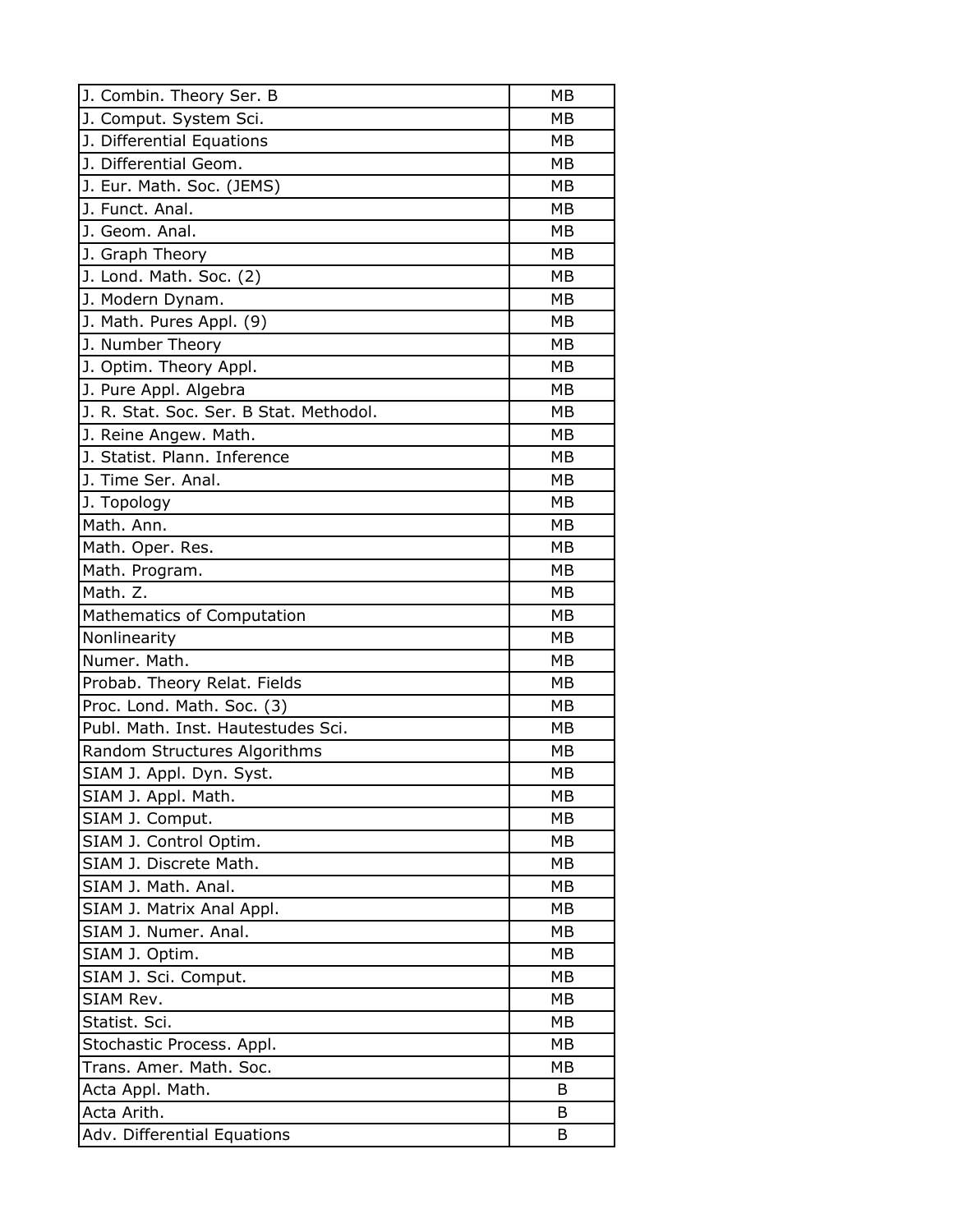| Adv. Geom.                             | B |
|----------------------------------------|---|
| Adv. in Appl. Probab.                  | B |
| ALEA Lat. Am. J. Probab. Math. Stat.   | B |
| Algebra Colloq.                        | B |
| Algebra i Analiz                       | B |
| Algebra Universalis                    | B |
| Algebraic and geometric topology       | B |
| Ann. Acad. Sci. Fenn. Math.            | B |
| Ann. Mat. Pura Appl. (4)               | B |
| Appl. Comput. Harm. Anal.              | В |
| Appl. Math. Optim.                     | B |
| Appl. Numer. Math.                     | B |
| Arch. Math. (Basel)                    | B |
| AstErisque                             | B |
| Asymptot. Anal.                        | B |
| <b>Boundary Value Problems</b>         | B |
| Bull. Belg. Math. Soc. Simon Stevin    | B |
| Bull. Braz. Math. Soc. (N.S.)          | B |
| Bull. Lond. Math. Soc.                 | B |
| Bull. Math. Biol.                      | B |
| Bull. Soc. Math. France                | B |
| Calcolo                                | B |
| Canad. J. Math.                        | B |
| Canad. J. Statist.                     | В |
| Combin. Probab. Comput.                | B |
| Comm. Algebra                          | B |
| Comm. Anal. Geom.                      | B |
| Commun. Contemp. Math.                 | B |
| Commun. Pure Appl. Anal.               | В |
| Complex Analysis and Operator Theory   | B |
| Complex Var. Elliptic Equ.             | B |
| Complex Var. Theory Appl.              | B |
| Comp. Math. With Applications          | В |
| Comput. Methods Appl. Mech. Engrg.     | B |
| Comput. Vis. Sci.                      | B |
| <b>Confluentes Math</b>                | В |
| Contemporary Math.                     | B |
| <b>Differential Integral Equations</b> | B |
| Discret. Optim.                        | B |
| Discrete Appl. Math.                   | B |
| Discrete Contin. Dyn. Syst. A          | B |
| Discrete Contin. Dyn. Syst. Ser. B     | B |
| Discrete Math.                         | B |
| Econom. Theory                         | B |
| Economet J                             | B |
| Electron. Commun. Probab.              | B |
| Electron. J. Probab.                   | В |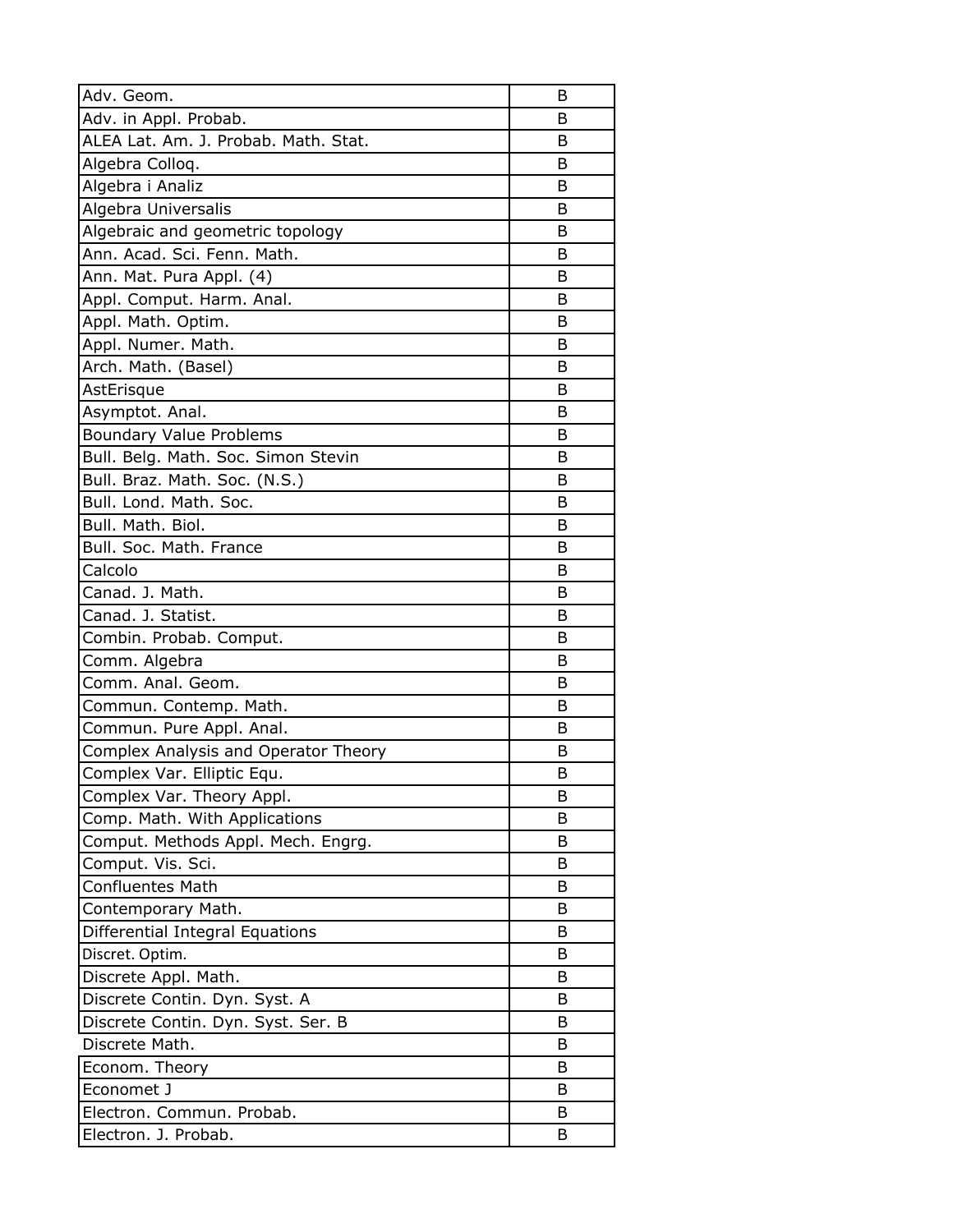| Electron. Trans. Numer. Anal.        | В |
|--------------------------------------|---|
| Enseign. Math. (2)                   | B |
| Environmetrics                       | B |
| ESAIM Control Optim. Calc. Var.      | B |
| Esaim Math. Modell. And Num Analysis | B |
| European J. Appl. Math.              | B |
| European J. Oper. Res.               | B |
| Experiment. Math.                    | B |
| Forum Math.                          | B |
| Fund. Math.                          | B |
| Fuzzy Sets And Systems               | B |
| Geom. Dedicata                       | В |
| groups geome and dyn                 | B |
| Illinois Journal of Mathematics      | B |
| IMA J. Appl. Math.                   | B |
| IMA J. Numer. Anal.                  | B |
| Indag. Math. (N.S.)                  | B |
| Int. J Game Theory                   | B |
| Integral Equations Operator Theory   | B |
| J. Appl. Probab.                     | B |
| J. Approx. Theory                    | B |
| J. Comb. Optim.                      | В |
| J. Comput. Appl. Math.               | B |
| J. Comput. Phys.                     | B |
| J. Convex Anal.                      | B |
| J. Dynam. Differential Equations     | B |
| J. Evol. Equ.                        | B |
| J. Forecasting                       | B |
| J. Global Optim.                     | B |
| J. Group Theory                      | B |
| J. Integral Equations Appl.          | B |
| J. Knot Theory Ramifications         | B |
| J. Lie Theory                        | B |
| J. Math. Anal. Appl.                 | Β |
| J. Math. Biol.                       | B |
| J. Math. Phys.                       | В |
| J. Math. Soc. Japan                  | B |
| J. Nonlinear Convex Anal.            | B |
| J. Nonlinear Math. Phys.             | B |
| J. Operator Theory                   | B |
| J. Roy. Statist. Soc. Ser. A         | В |
| J. Roy. Statist. Soc. Ser. C         | B |
| J. Stat. Comput. Simul.              | В |
| J. Sci. Comput.                      | B |
| J. Statist. Phys.                    | B |
| J. Theoret. Probab.                  | В |
| Lett. Math. Phys.                    | В |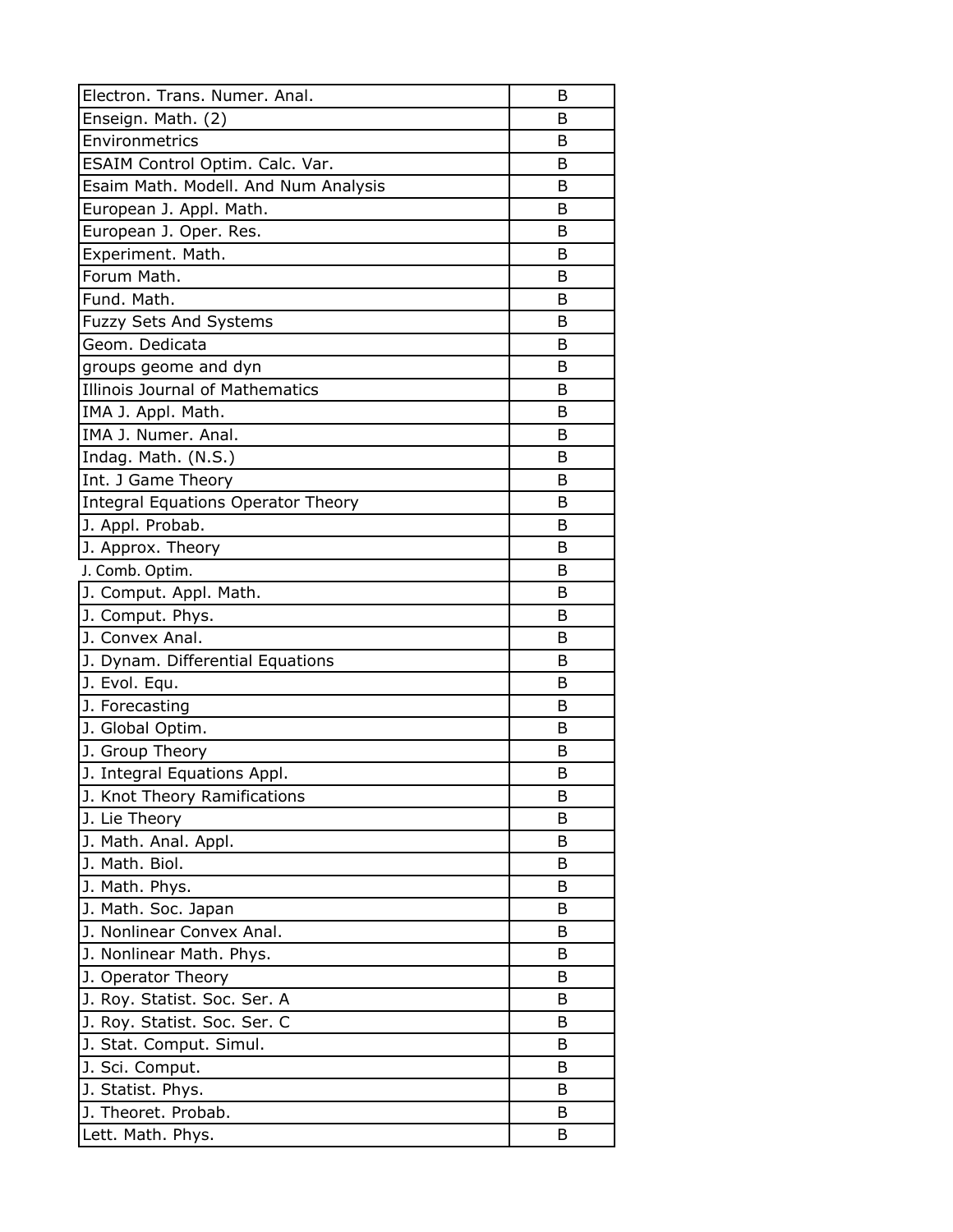| Linear Algebra Appl.                          | B |
|-----------------------------------------------|---|
| Linear Multilinear Algebra                    | В |
| M2AN Math. Model. Numer. Anal.                | B |
| Manuscripta Math.                             | B |
| Math. Biosci.                                 | B |
| Math. Methods Appl. Sci.                      | B |
| Math. Methods Oper. Res.                      | B |
| Math. Methods Statist.                        | B |
| Math. Models Methods Appl. Sci.               | B |
| Math. Nachr.                                  | B |
| Math. Phys. Anal. Geom.                       | B |
| Math. Proc. Cambridge Philos. Soc.            | B |
| Math. Res. Lett.                              | B |
| Math. Scand.                                  | B |
| Mich. Math. Journal                           | В |
| MLQ Math. Log. Q.                             | B |
| Monatsh. Math. Phys.                          | В |
| Mosc. Math. J.                                | B |
| Multiscale Model. Simul.                      | В |
| Nagoya Math. J.                               | B |
| Netw. Heterog. Media                          | B |
| Networks                                      | B |
| NoDEA Nonlinear Differential Equations Appl.  | B |
| Nonlinear Anal.                               | B |
| Numer. Algorithms                             | B |
| Numer. Funct. Anal. Optim.                    | B |
| Numer. Linear Algebra Appl.                   | B |
| Numer. Methods Partial Differential Equations | B |
| Open Syst. Inf. Dyn.                          | B |
| Oper. Res. Lett.                              | B |
| Optimization                                  | B |
| Pacific J. Math.                              | В |
| Potential Anal.                               | B |
| Proc. Amer. Math. Soc.                        | В |
| Proc. Roy. Soc. Edinburgh Sect. A             | B |
| Psychometrika                                 | В |
| Publ. Res. Inst. Math. Sci.                   | B |
| Pure Appl. Math. Q.                           | B |
| Quart. Appl. Math.                            | B |
| Rev. Mat. Iberoamericana                      | B |
| Rev. Math. Phys.                              | В |
| Selecta Math. (N.S.)                          | B |
| Semigroup Forum                               | В |
| Set-Valued Anal.                              | B |
| Stat. Sinica                                  | B |
| Stochastics and Dynamics                      | B |
| Studia Math.                                  | B |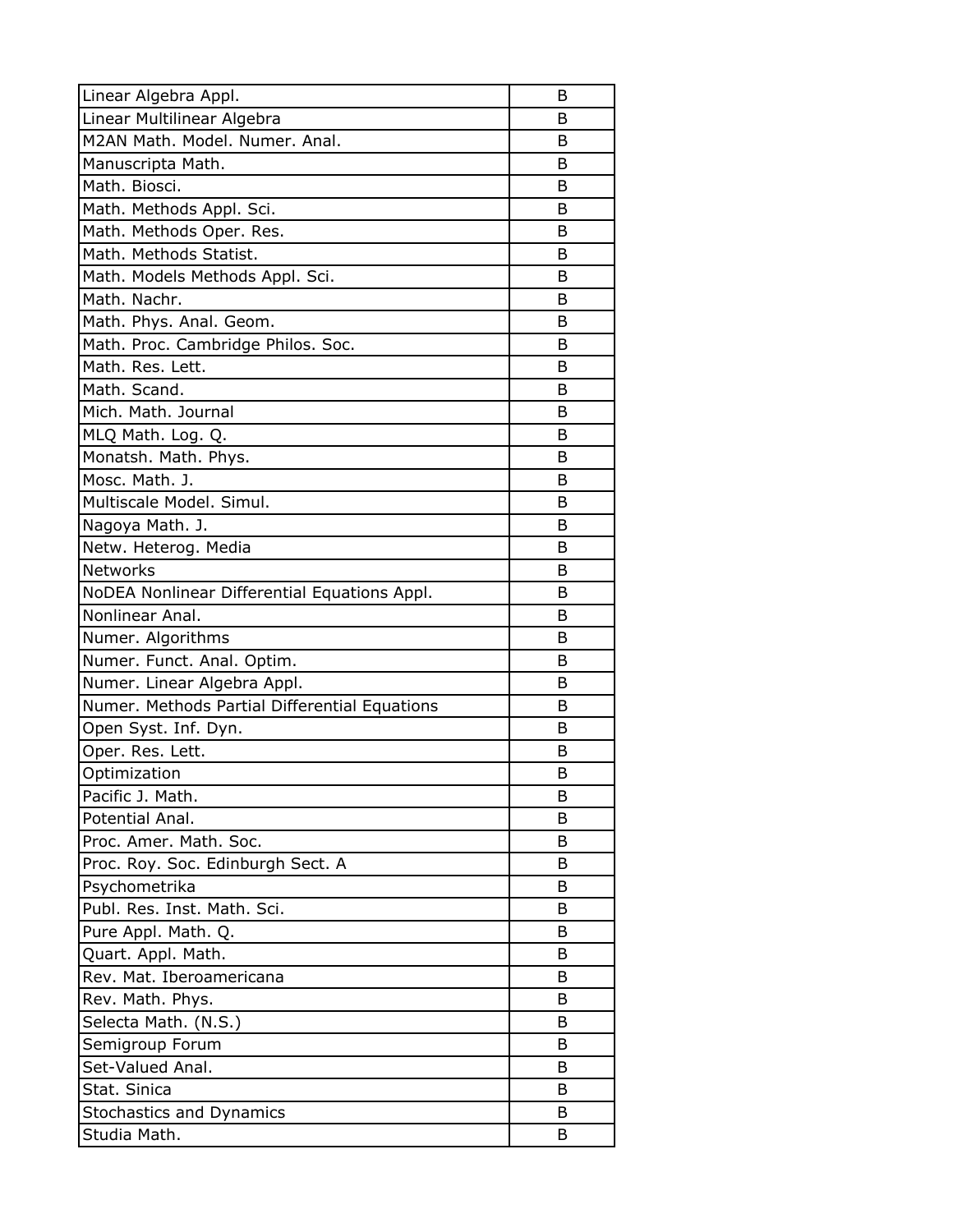| Systems Control Lett.                              | B  |
|----------------------------------------------------|----|
| <b>Technometrics</b>                               | B  |
| Theoret. Comput. Sci.                              | B  |
| Theory Comput. Syst.                               | B  |
| Topol. Methods Nonlinear Anal.                     | B  |
| Z. Anal. Anwend.                                   | B  |
| Z. Angew. Math. Phys.                              | B  |
| Abstr. Appl. Anal.                                 | R  |
| Acta Math. Hungar.                                 | R  |
| Acta Math. Sci. Ser. B Engl. Ed.                   | R  |
| Acta Math. Sin. (Engl. Ser.)                       | R  |
| Adv. Appl. Clifford Algebr.                        | R  |
| Adv. Difference Equ.                               | R  |
| Adv. Math. Sci. Appl.                              | R  |
| Aequationes Math.                                  | R  |
| Algebras Groups Geom.                              | R  |
| Ann. Physics                                       | R  |
| Ann. Polon. Math.                                  | R  |
| ANZIAM J.                                          | R  |
| Appl. Anal.                                        | R  |
| Appl. Math. Comput.                                | R  |
| Appl. Math. Model.                                 | R  |
| Appl. Math. Letters                                | R  |
| Arch. Comput. Methods Eng.                         | R  |
| Arch. Inequal. Appl.                               | R  |
| Ark. Mat.                                          | R  |
| Ars Combinatoria                                   | R  |
| <b>Astin Bull</b>                                  | R  |
| Bol. Soc. Mat. Mexicana (3)                        | R  |
| Bol. Soc. Parana. Mat. (3)                         | R  |
| Boll. Unione Mat. Ital. Sez. A Mat. Soc. Cult. (8) | R  |
| Bound. Value Probl.                                | R  |
| Brit J Math Stat Psy                               | R  |
| Bull. Aust. Math. Soc.                             | R  |
| Celestial Mech. Dynam. Astronom.                   | R  |
| <b>Chaos Solitons Fractals</b>                     | R  |
| Colloq. Math.                                      | R  |
| Comm. Appl. Nonlinear Anal.                        | R  |
| Comm. Numer. Methods Engrg.                        | R  |
| Complex Systems                                    | R  |
| Comput. Appl. Math.                                | R  |
| Comput. Complexity                                 | R  |
| Comput. Math. Appl.                                | R  |
| Comput. Mech.                                      | R  |
| Comput. Methods Appl. Math.                        | R  |
| Comput. Oper. Res.                                 | R  |
| Czechoslovak Math. J.                              | R. |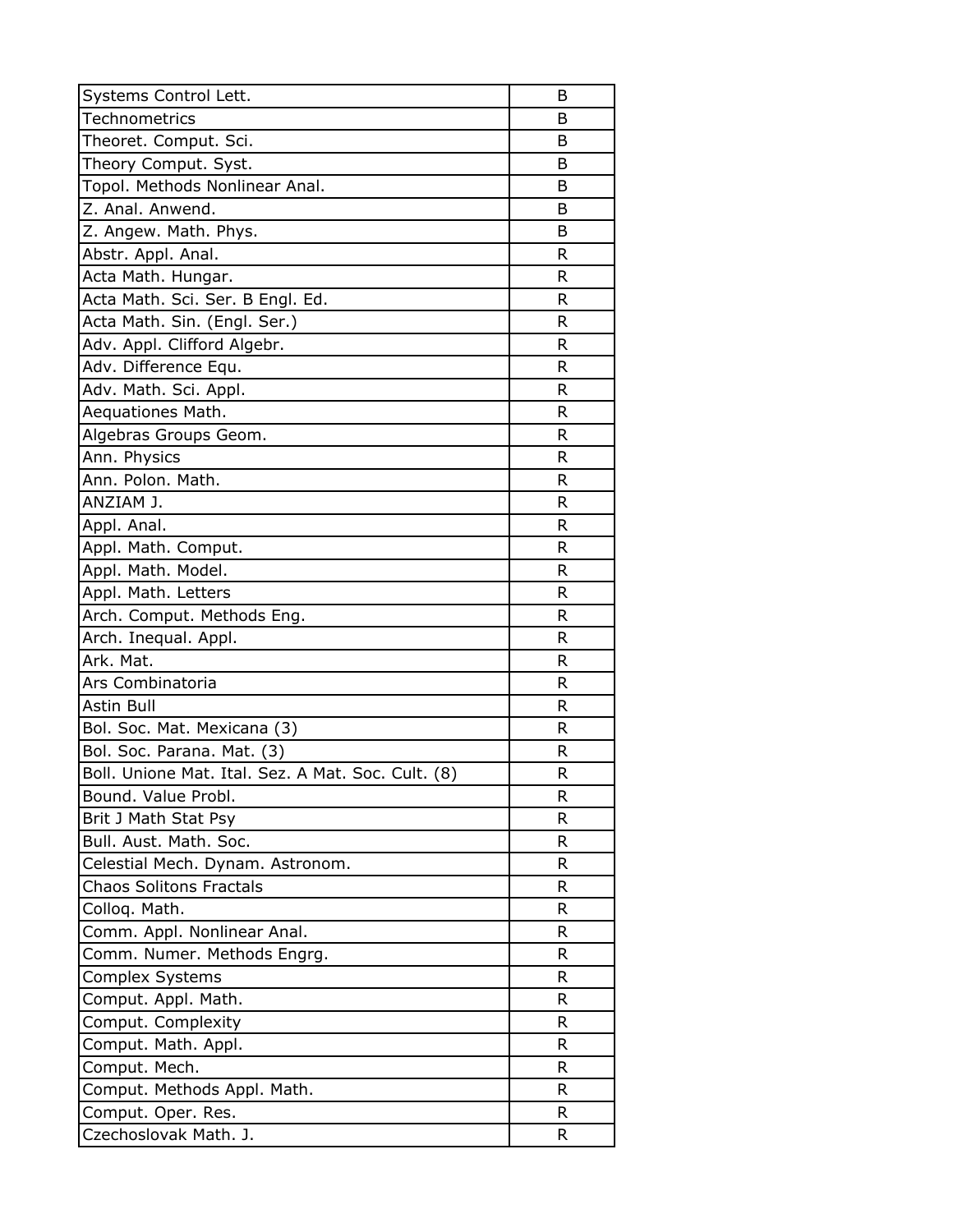| Differential Equations Dynam. Systems                  | R  |
|--------------------------------------------------------|----|
| Discret. Math. Theor. Comput. Sci.                     | R  |
| Dyn. Contin. Discrete Impuls. Syst. Ser. A Math. Anal. | R  |
| Dynam. Systems Appl.                                   | R  |
| Electron. J. Differential Equations                    | R  |
| Electron. J. Qual. Theory Differ. Equ.                 | R  |
| Far East J. Theor. Stat.                               | R  |
| <b>Financ Stoch</b>                                    | R  |
| Fixed Point Theory Appl.                               | R  |
| Funct. Differ. Equ.                                    | R  |
| Fund. Inform.                                          | R  |
| Funkcial. Ekvac.                                       | R  |
| Gen. Relativity Gravitation                            | R  |
| Georgian Math. J.                                      | R  |
| Glasg. Math. J.                                        | R. |
| Graphs Comb.                                           | R  |
| Hacet J Math Stat                                      | R  |
| Houston J. Math.                                       | R  |
| Ieee Acm T Comput Bi                                   | R  |
| Inf. Dim. Anal. Quant. Prob. Relat. Topics             | R  |
| Inform. Process. Lett.                                 | R  |
| Inform. Sci.                                           | R  |
| Int. J. Math. Game Theory Algebra                      | R  |
| Internat. J. Bifur. Chaos Appl. Sci. Engrg.            | R  |
| Internat. J. Numer. Methods Engrg.                     | R  |
| Internat. J. Numer. Methods Fluids                     | R  |
| Internat. J. Theoret. Phys.                            | R  |
| Internat. J. Uncertain. Fuzziness Knowledge-Based Sys  | R  |
| J. Complexity                                          | R  |
| J. Comput. Acoust.                                     | R  |
| J. Difference Equ. Appl.                               | R  |
| J. Discrete Algorithms                                 | R  |
| J. Dyn. Control Syst.                                  | R  |
| J. Engrg. Math.                                        | R  |
| J. Fixed Point Theory Appl.                            | R  |
| J. Inequal. Appl.                                      | R  |
| J. Korean Stat Soc                                     | R  |
| J. Partial Differ. Equ.                                | R  |
| J. Partial Differential Equations Ser. A               | R  |
| J. Phys. A                                             | R  |
| Log. J. IGPL                                           | R  |
| Markov Process. Related Fields                         | R  |
| Mat. Contemp.                                          | R  |
| Math Popul Stud                                        | R  |
| Math. Comput. Model. Dyn. Syst.                        | R  |
| Math. Comput. Modelling                                | R  |
| Math. Slovaca                                          | R  |